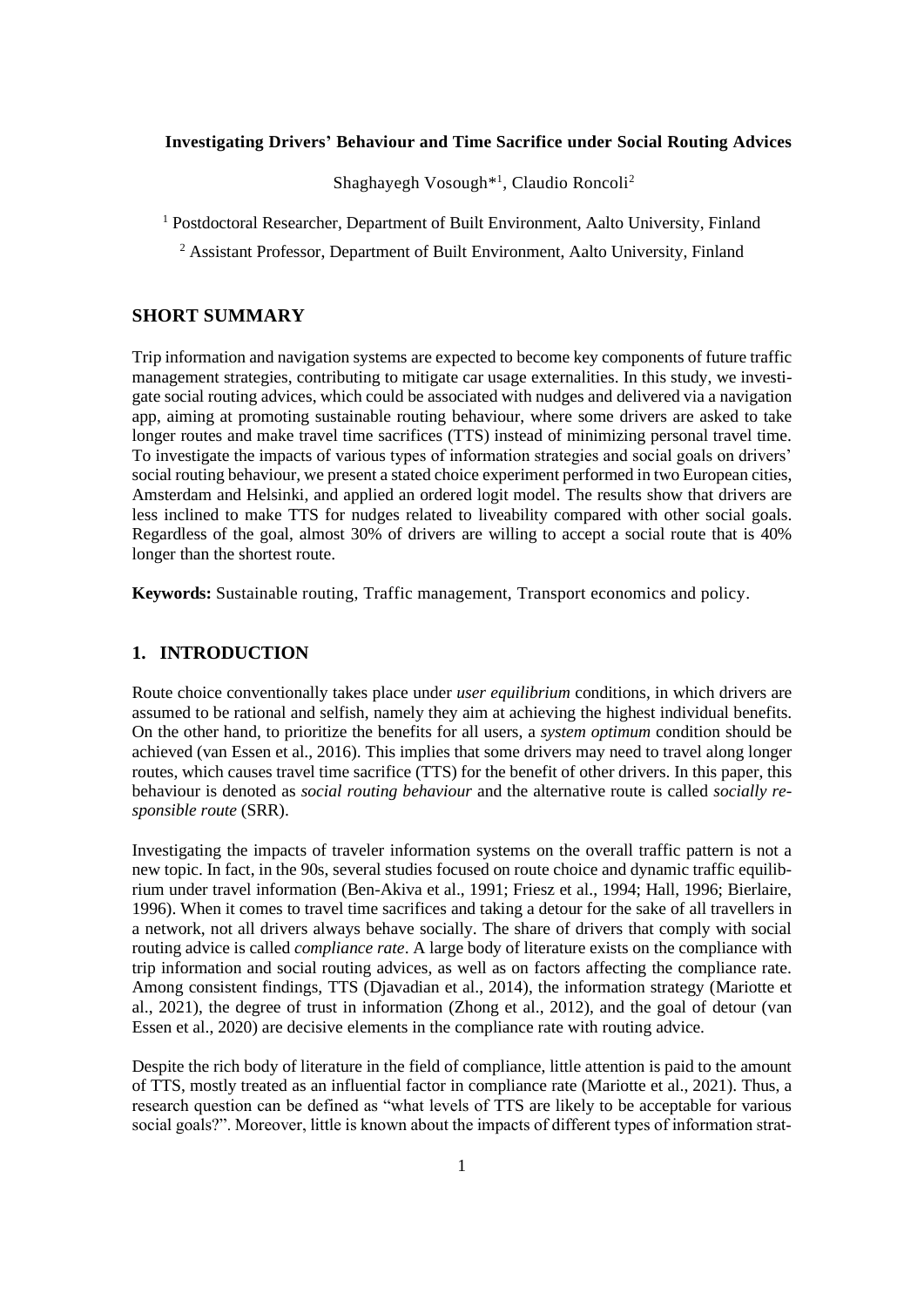egies on TTS: this leads to another research question "how do different types of information strategies affect the level of TTS?". Accordingly, the present study contributes to the existing literature by investigating the impacts of different information strategies on TTS and identifying drivers' behaviours for different social goals. This aims at helping transportation planners to design and offer the most appropriate SRR in order to achieve the desired social goals.

To address the above questions, we present here a stated choice experiment conducted in two European cities, Amsterdam, the Netherlands, and Helsinki, Finland, to investigate different levels of TTS under various social goals and information strategies.

## **2. METHODOLOGY**

## *Survey design*

For this study, an online questionnaire was designed comprising three main parts. The first part collects background information, consisting of sociodemographic information, driving-related experience, typical travel patterns, and work/study status. In the second part, drivers' attitudes towards the environment, sustainability, traffic jam, and the willingness to change driving patterns to support more sustainable traffic are surveyed. In the third part, 10 stated choices are defined in which respondents are presented a hypothetical commute trip toward the city center, where they have to choose between two different routes: a baseline (shortest) route that takes 20 minutes, and the SRR that has a longer travel time but contributes to one of predefined social goal.

To investigate the drivers' inclination to TTS for various goals, three different goals are introduced to the participants that are among the most important challenges that cities encounter due to urbanization: *liveability* (e.g., by avoiding residential areas), *safety* (e.g., by avoiding school zones), and *emission reduction*. Also, three information strategies were developed and named after strategies in van Essen et al. (2020): nudge, social reinforcement, and incentive. Each strategy with a specific level of information aims at influencing personal route choice to improve network efficiency.

Statistical analysis of this data can provide us with many valuable conclusions regarding the impacts of the way the recommendation is intended on TTS, as well as people's inclination towards various social goals in the different European cities.

#### *Ordered logit model*

Besides statistical analysis, employing discrete choice models can provide a better understanding of the factors affecting TTS. In this study, an ordered logit model (Greene and Hensher, 2010) is applied to the data obtained from the online questionnaire. Ordered logit models are used to estimate relationships between a dependent variable (e.g., level of TTS) and a set of independent variables (e.g., a given pair of information strategy and social goal) when the dependent variable is measured on an ordinal scale. In this model, the probability of observing outcome *i* is

$$
P_i = \Pr(\kappa_{i-1} < U_i < \kappa_i) = \Pr(\kappa_{i-1} < \beta_1 x_{1i} + \beta_2 x_{2i} + \dots + \beta_n x_{ni} + \varepsilon_i \le \kappa_i) \tag{1}
$$

where  $U_i$  is the utility function of outcome *i*,  $\beta_n$  is a model coefficient,  $x_{ni}$  is an independent variable for outcome *i*,  $\varepsilon_i$  is the random error term, and  $\kappa_i$  is the *i*<sup>th</sup> cut point (*i*=1, 2, …, *K*, where *K* is the number of possible outcomes).  $\kappa_0$  and  $\kappa_K$  are taken as -∞ and +∞, respectively. Coefficients and cut points are estimated using a maximum likelihood method.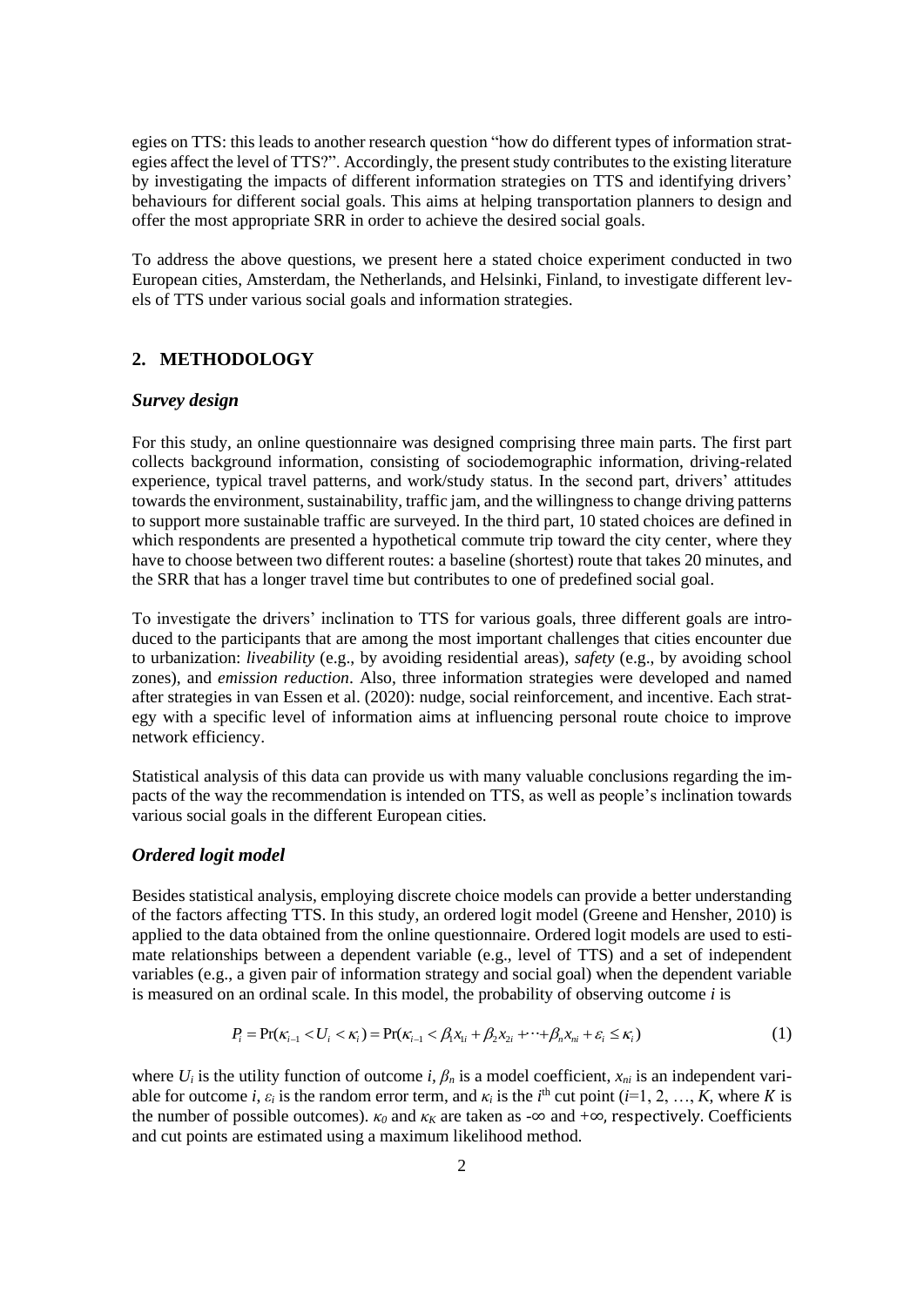# *Participants*

The online questionnaire was delivered to 90 participants in Amsterdam and Helsinki, who heard about the survey on social media/websites and registered based on a self-assessment of eligibility, from September to November 2021. In the end, 66 participants (44 from Helsinki and 22 from Amsterdam) completed the questionnaire. Table 1 summarizes the sociodemographic characteristics of the total sample, including respondents in Helsinki and Amsterdam. The sample shows an overrepresentation of male respondents (75%); all age classes are well represented, although the number of participants over 60 years old is relatively small.

|                |                         | Total            | Helsinki         | Amsterdam        |
|----------------|-------------------------|------------------|------------------|------------------|
|                |                         | $(N=66)$<br>$\%$ | $(N=44)$<br>%    | $(N=22)$<br>$\%$ |
| Gender         |                         |                  |                  |                  |
|                | Male                    | 75               | 76               | 73               |
|                | Female                  | 23               | 24               | 23               |
|                | Other                   | $\overline{2}$   | $\boldsymbol{0}$ | 5                |
|                |                         |                  |                  |                  |
| Age            | 18-29                   | 16               | 14               | 18               |
|                | 30-39                   | 28               | 33               | 18               |
|                | 40-49                   | 31               | 29               | 36               |
|                |                         | 23               | 24               | 23               |
|                | 50-59                   | $\overline{2}$   |                  | 5                |
|                | $\geq 60$               |                  | $\mathbf{0}$     |                  |
| Education      |                         |                  |                  |                  |
|                | Highschool di-<br>ploma | 19               | 26               | 5                |
|                | <b>Bachelor</b>         | 39               | 33               | 50               |
|                | Master                  | 36               | 33               | 41               |
|                | Other                   | 6                | $\tau$           | 5                |
| Annual         |                         |                  |                  |                  |
| household in-  |                         |                  |                  |                  |
| come           |                         |                  |                  |                  |
|                | $<$ 20 $K$              | $\overline{c}$   | $\overline{2}$   | $\boldsymbol{0}$ |
|                | $20K - 40K$             | 9                | 10               | 9                |
|                | $40K - 60K$             | 16               | 21               | 5                |
|                | $60K-80K$               | 19               | 19               | 18               |
|                | $80K - 100K$            | 14               | 17               | 9                |
|                | $>100K$                 | 17               | 17               | 18               |
|                | Prefer not to an-       | 23               | 14               | 41               |
|                | swer                    |                  |                  |                  |
| Household size |                         |                  |                  |                  |
|                | $\mathbf{1}$            | 17               | 17               | 18               |
|                | $\frac{2}{3}$           | 44               | 40               | 50               |
|                |                         | 16               | 19               | 9                |
|                | $\geq 4$                | 23               | 24               | 23               |

# **Table 1: Sample sociodemographic characteristics**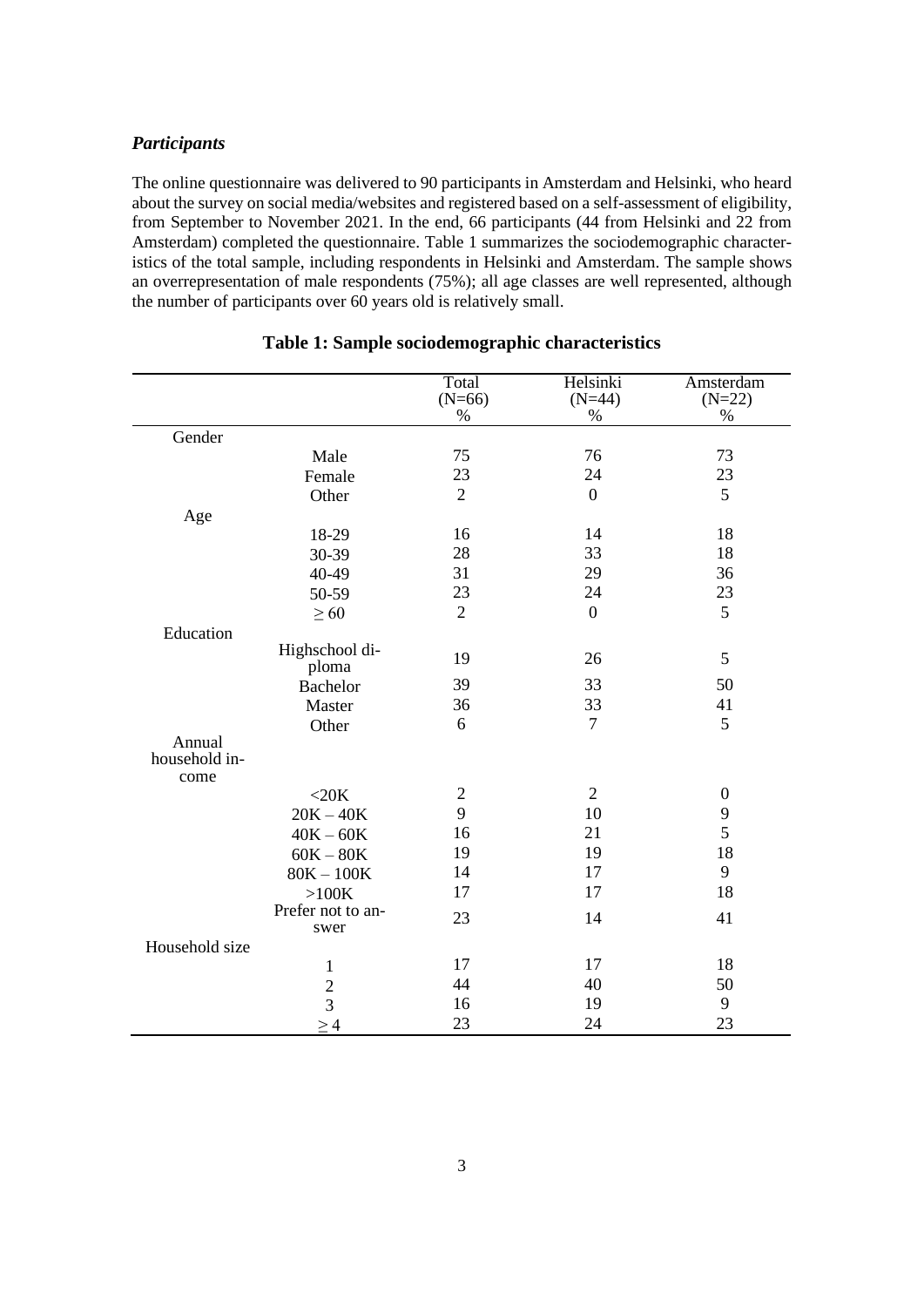## *Hypothetical scenarios*

There are 10 hypothetical situations in which respondents have to choose among the following 4 different options: (1) I would never take a longer route to contribute to the social goal; I would take the SRR if travel time was up to (2) 2 min longer: 22 min; (3) 5 min longer: 25 min; or (4) 8 min longer: 28 min.

Figure 1 shows the information that appeared to the participants under the nudge strategy in the navigation app. Given the travel time of both routes, as well as negative aspects of the usual route and positive aspects of the SRR, respondents were asked to choose their TTS for achieving a more liveable city, a safer city, or a cleaner city (3 hypothetical scenarios).



# **Figure 1: Nudge strategy**

In the social reinforcement strategy, in addition to the information in the nudge strategy, a driver receives information on the choices of other drivers, i.e., the percentage of drivers who have been asked to take the SRR and complied with our advice, as shown in [Figure 2.](#page-4-0) In the survey, we assume three different levels of compliance to determine the effect of different levels of reinforcement on TTS for liveability (3 hypothetical scenarios): 50%, 70%, and 90%. Hereafter, this strategy is referred to as Reinforcement-xx, where xx shows the compliance rate of other drivers.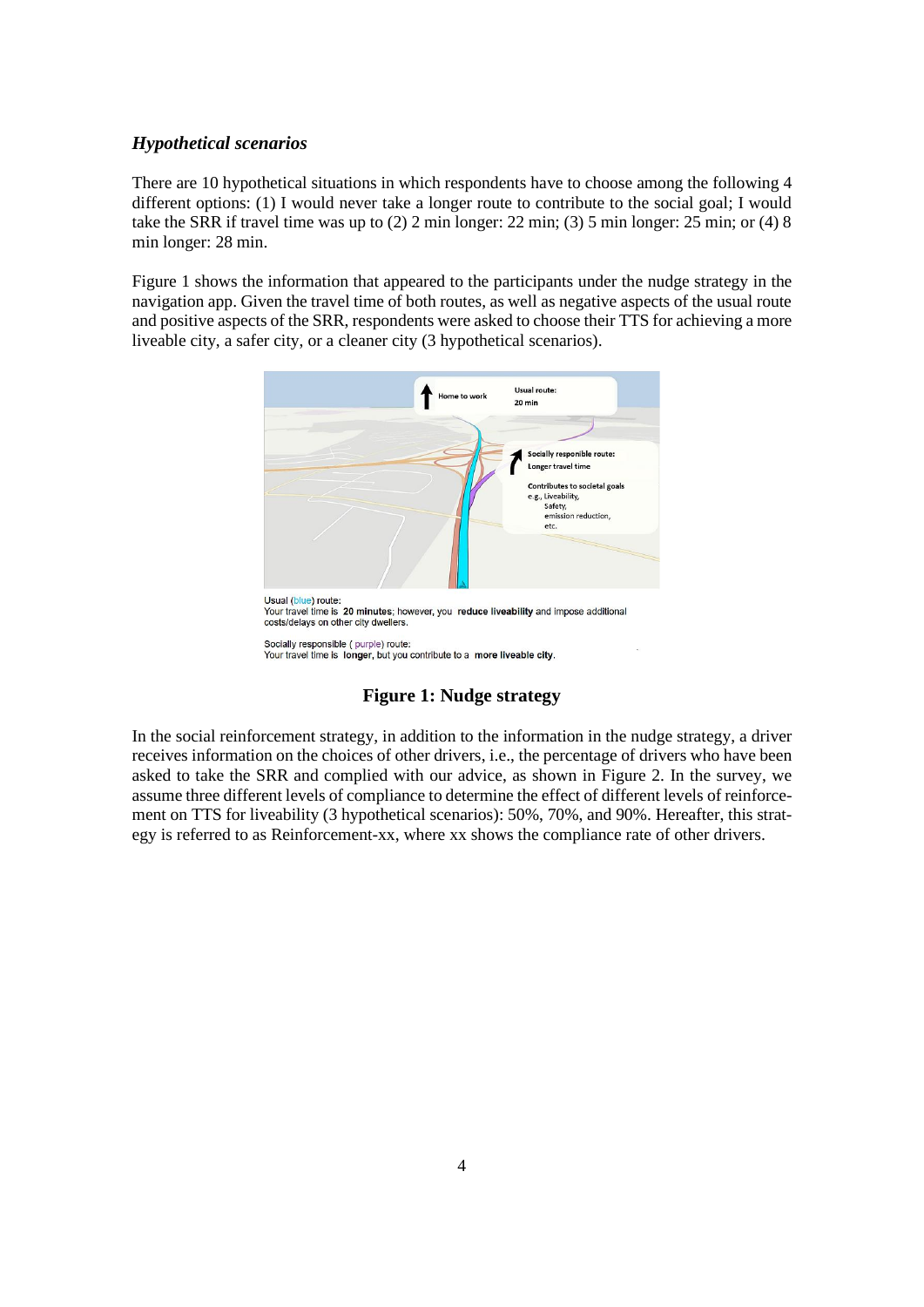

Your travel time is 20 minutes; however, you reduce liveability and impose additional costs/delays on other city dwellers

Socially responsible (purple) route: Sociality responsive (purplie) route.<br>Your travel time is longer, but you contribute to a more liveable city.<br>We have asked some other travelers to choose this alternative route. On average, 70% of drivers, who were asked to take the socially responsible route, have accepted our request. This will have a significant effect on your city.

## **Figure 2: Reinforcement strategy**

<span id="page-4-0"></span>Incentive strategy advises drivers to take another route than their usual, and in return, they will receive a (monetary) reward. Thus, besides the information in the nudge strategy, a driver is informed about the monetary rewards (se[e Figure 3\)](#page-4-1). We defined two forms of incentives for achieving a more liveable city (2 hypothetical scenarios): a gamification approach, where10 points equal to 2€ that can be used for activities in the city, and 1€ cash. The choices of SRR for safety and emission reduction were only considered under the 10-point incentive (2 hypothetical scenarios).



Usual (blue) route:<br>Your travel time is 20 minutes; however, you reduce liveability and impose additional costs/delays on other city dwellers.

Socially responsible (purple) route:

<span id="page-4-1"></span>Sour travel time is longer, but you contribute to a **more liveable city**. Besides, you will<br>receive some **points** that can be used for admission to swimming pools, museums, and parking lots (1 point =  $0.2$  €).

# **Figure 3: Incentive strategy**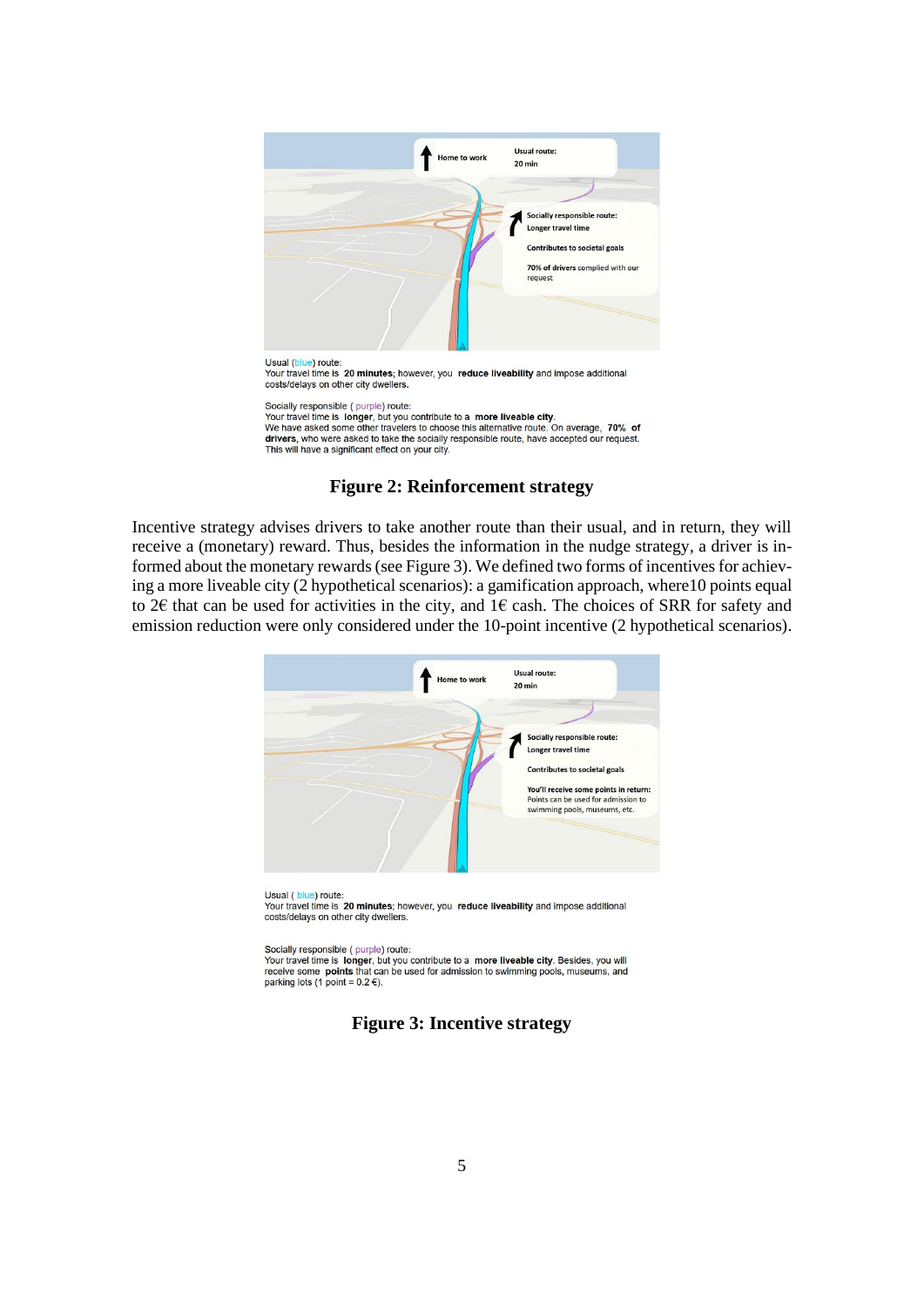## **3. RESULTS AND DISCUSSION**

#### *Statistical analysis of travel time sacrifice*

Under all 10 scenarios, more than 95% of the respondents claim to comply with the advice and take the SRR with different levels of TTS. This compliance rate is significantly higher than what was stated in previous studies (e.g., 57% in van Essen et al. (2021)) probably due to offering an up to 2-min longer route that is a quite intangible increase in travel time. [Table 1](#page-5-0) shows the share of drivers who sacrifice up to 2, 5, and 8 minutes in all 10 scenarios.

According to [Table 1,](#page-5-0) for liveability, half of the respondents take the SRR with 10% longer travel time under the nudge strategy, while under 5 other strategies, the biggest shares of drivers are likely to take SRR with 25% longer travel time. This actively demonstrates that less TTS for liveability takes place under the nudge strategy compared with the other strategies, indicating that people care less about liveability than the other two social goals.

If drivers are informed that 90% of other drivers who received social routing advice for liveability follow it, the share of drivers willing to take longer routes increases. With a 90% of compliance rate, the percentage of drivers who take the 40% longer routes is 7% higher than the 50% compliance rate (15% vs 8%), meaning that, if drivers know that more drivers sacrifice, they are more willing to take longer routes and make bigger TTS.

Interestingly, the results indicate that monetary incentives kind of flatten the goals so that, regardless of the goal, drivers accept longer travel time compared with the nudge strategy. Almost half of the drivers take 25% longer SRR, and more than 30% take 40% longer SRR for all three social goals. The two types of incentives do not produce substantial differences. This implies that less amount of cash works as effectively as higher values of points in order to achieve liveability.

<span id="page-5-0"></span>

| Social goal                           | Liveability                  |              | Safety                               |                 | <b>Emission</b> reduction |                                                   |                 |                                         |                 |
|---------------------------------------|------------------------------|--------------|--------------------------------------|-----------------|---------------------------|---------------------------------------------------|-----------------|-----------------------------------------|-----------------|
| <b>TTS</b><br>Information<br>strategy | Up to $2$<br>min<br>$(10\%)$ | min<br>(25%) | Up to 5 Up to $8$<br>min<br>$(40\%)$ | min<br>$(10\%)$ | min<br>(25%)              | Up to 2 Up to 5 Up to $8 \mid$<br>min<br>$(40\%)$ | min<br>$(10\%)$ | Up to 2 Up to 5 Up to 8<br>min<br>(25%) | min<br>$(40\%)$ |
| Nudge                                 | 50                           | 42           | 6                                    | 33              | 48                        | 17                                                | 29              | 55                                      | 12              |
| Reinforcement-50                      | 36                           | 53           | 8                                    |                 |                           |                                                   |                 |                                         |                 |
| Reinforcement-70                      | 36                           | 48           | 11                                   |                 |                           |                                                   |                 |                                         |                 |
| Reinforcement-90                      | 30                           | 50           | 15                                   |                 |                           |                                                   |                 |                                         |                 |
| Incentive (10 points)                 | 20                           | 48           | 30                                   | 17              | 48                        | 33                                                | 15              | 50                                      | 33              |
| Incentive $(1)$                       | 26                           | 42           | 30                                   |                 |                           |                                                   |                 |                                         |                 |

## **Table 1: Share of drivers (%) who sacrifice up to 2, 5, and 8 minutes**

[Figure 4](#page-6-0) and [Figure 5](#page-6-1) present the share of respondents with different levels of TTS for different social goals under nudge and incentive strategies, in Helsinki and Amsterdam. Accordingly, in Amsterdam, everyone takes the socially responsible route. This may be caused by the insufficient number of participants in Amsterdam, and/or a more biased sample. Also, in Amsterdam, under the nudge strategy, participants make the biggest TTS for emission reduction (see Figure 4) where 18% and 50% of respondents state that they take 40% and 25% longer SRR, respectively; in Helsinki, participants make the biggest TTS for safety where 16% of respondents stated that they take 40% longer SRR. However, according to [Figure 5,](#page-6-1) under the incentive strategy, it is the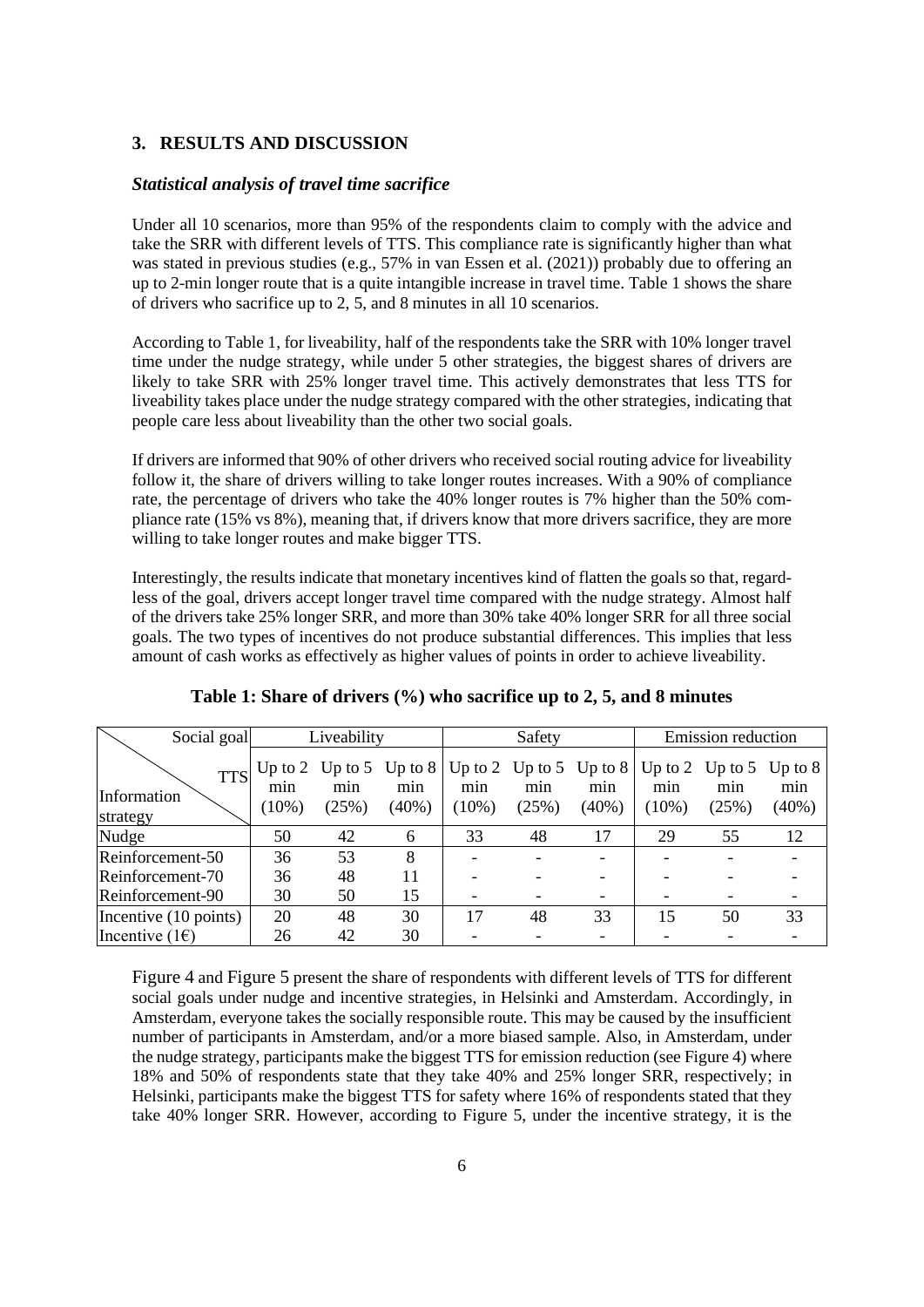opposite: the biggest TTS is for emission reduction in Helsinki and safety in Amsterdam. This finding implies that the effects of information strategies on TTS vary geographically.



<span id="page-6-0"></span>**Figure 4: TTS for various social goals under the Nudge strategy in Helsinki and Amsterdam**



# <span id="page-6-1"></span>**Figure 5: TTS for various social goals under the Incentive strategy in Helsinki and Amsterdam**

# *Ordered logit model*

[Table 2](#page-7-0) presents the estimation results of an ordered logit model based on 660 observations (66 respondents x 10 scenarios) using Stata. According to this table, TTS for liveability is significantly less than for emission reduction. This confirms the findings of the statistical analysis section. Furthermore, TTS for safety is not significantly different from emission reduction.

Regarding the way routing advice is intended, the performance of Reinforcement-50 and Reinforcement-70 are not significantly different from the nudge strategy. However, Reinforcement-and the incentive strategies positively influence TTS, meaning that under these information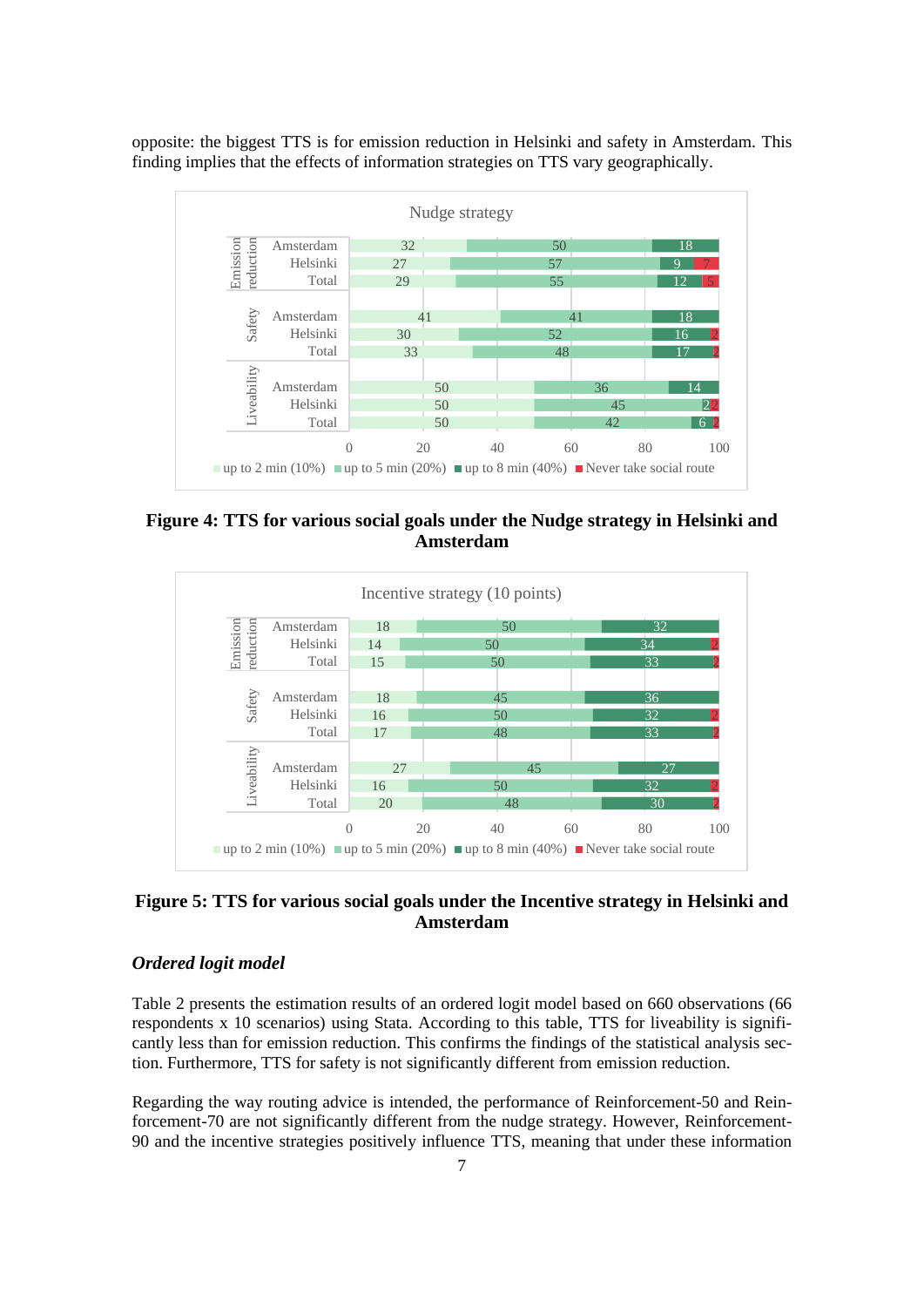strategies, drivers make heavier TTS than with the nudge strategy. Still, the impact of the incentive strategy is stronger than Reinforcement-90 (1.14 vs. 0.48). As discussed earlier, no significant difference is observed between the two types of monetary incentives, demonstrating that  $1 \epsilon$  cash is as strong as 10 points (= $2 \text{ } \infty$ ).

<span id="page-7-0"></span>

|                |                                      |         | Value Std. errs.             | t        | P    |  |  |  |
|----------------|--------------------------------------|---------|------------------------------|----------|------|--|--|--|
|                | Goals (Ref.: Emission reduction)     |         |                              |          |      |  |  |  |
| Coefficients   | Liveability                          | $-0.41$ | 0.23                         | $-1.77$  | 0.08 |  |  |  |
|                | Safety                               | 0.03    | 0.23                         | 0.14     | 0.89 |  |  |  |
|                | Information strategies (Ref.: Nudge) |         |                              |          |      |  |  |  |
|                | Reinforcement-50                     | 0.21    | 0.29                         | 0.70     | 0.48 |  |  |  |
|                | Reinforcement-70                     | 0.20    | 0.30                         | 0.68     | 0.50 |  |  |  |
|                | Reinforcement-90                     | 0.48    | 0.30                         | 1.63     | 0.10 |  |  |  |
|                | Incentive (10 points)                | 1.14    | 0.20                         | 5.84     | 0.00 |  |  |  |
|                | Incentive $(1)$                      | 1.14    | 0.31                         | 3.69     | 0.00 |  |  |  |
|                | cut1                                 | $-3.47$ | 0.30                         | $-11.55$ | 0.00 |  |  |  |
| Cut points     | cut2                                 | $-0.53$ | 0.19                         | $-2.75$  | 0.01 |  |  |  |
|                | cut3                                 | 1.80    | 0.21                         | 8.73     | 0.00 |  |  |  |
| Model          | $\chi^2$                             |         | 54.40 (Prob> $\chi^2$ =0.00) |          |      |  |  |  |
| specifications | Pseudo $R^2$                         | 0.037   |                              |          |      |  |  |  |

## **Table 2: Ordered Logit model results**

## **4. CONCLUSIONS**

The importance of using social routing advices to improve network efficiency was confirmed previously (van Essen et al., 2020; Djavadian et al., 2014; Kerkman et al., 2012), and the rate of complying with the social routing advice is widely studied. Instead of focusing on the compliance rate, this study addresses TTS that drivers are ready to make for various social goals under different information strategies. To this end, this study describes the results of a stated choice experiment conducted in Helsinki and Amsterdam and an ordered logit model applied to the data.

Several results emerge that provide provisional answers to the two research questions posed in Section 1.

#### (1) *What levels of TTS are likely to be acceptable for various social goals*?

Given the nudge strategy, participants are more willing to take longer routes for emission reduction compared with safety and liveability. Looking into each city, Helsinki participants are more likely to make a bigger TTS for safety than emission reduction: 16% and 9% stated that they take 40% longer SRR for safety and emission reduction, respectively. This suggests that the levels of TTS for each social goal may vary geographically. Under the incentive strategy, no significant difference is found between various social goals, except for liveability in Amsterdam which is less desired than other social goals.

(2) *How do different types of information strategies affect the level of TTS*?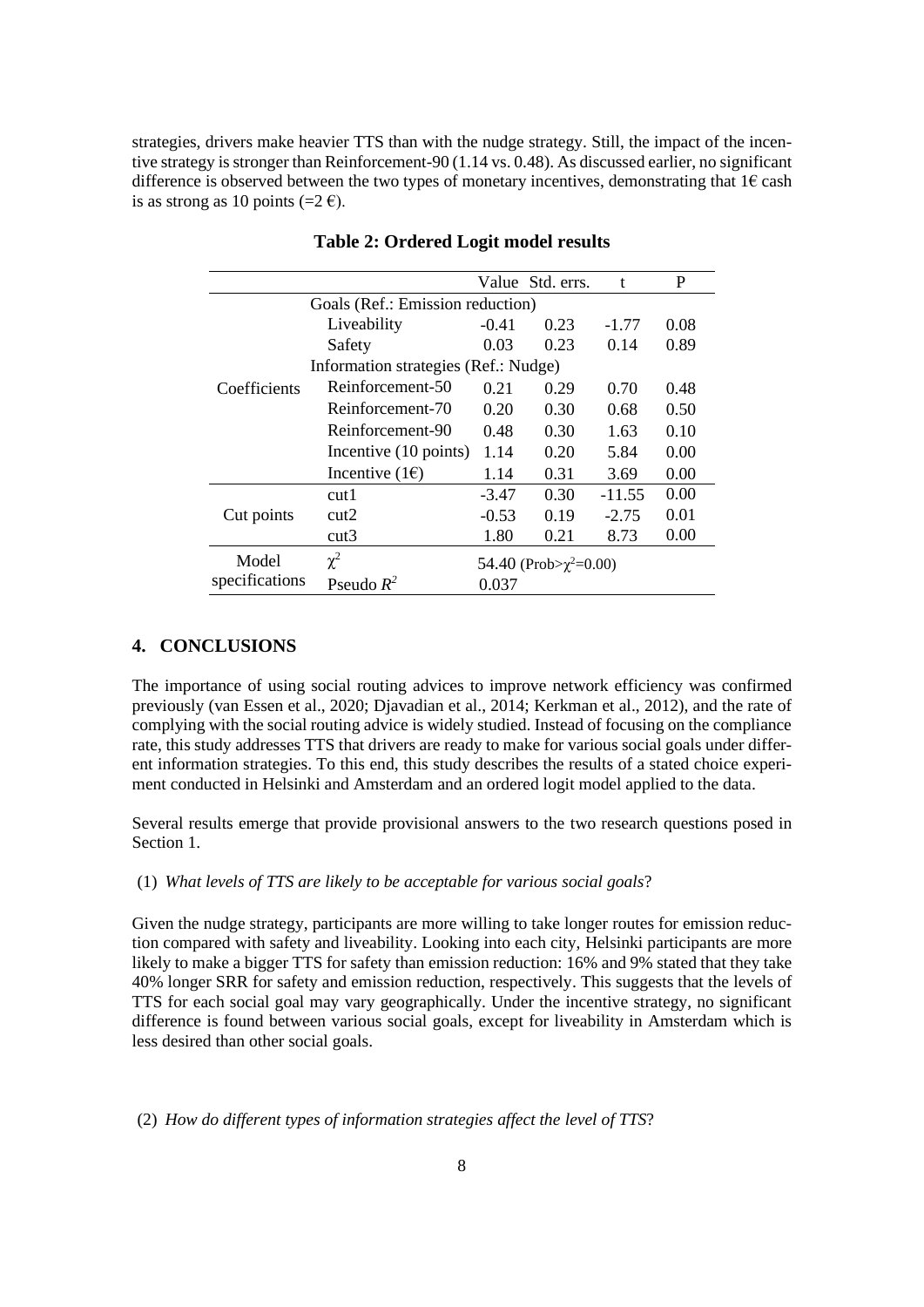For liveability, the nudge strategy is not statistically different from Reinforcement-50 and Reinforcement-70, however, compared with Reinforcement-90 and the incentive strategies, it makes the least motivation for TTS. For safety and emission reduction also the nudge strategy makes the least motivation for TTS compared with the incentive strategy. Interestingly, monetary incentives (in the form of cash and points) smooth the effects of social goals. They incentivize more than 30% of respondents to make 40% TTS, and more than 40% of respondents to make 25% TTS.

Overall, the results suggest that the level of TTS depends on the type of information strategy, social goal, and geographical area. If a higher level of TTS is needed to achieve a system optimum in a network, the road authority might consider implementing monetary incentives. Social reinforcement with 90% compliance is at the next level for liveability. Since reinforcement has not been investigated for safety and emission reduction, it is impossible to rank the information strategies for those goals.

The analysis in this paper could be extended in several directions. The impact of sociodemographic information, driving-related characteristics, travel patterns, and drivers' attitudes toward TTS also should be investigated. Moreover, determining the difference between revealed and stated choices would be of interest.

# **ACKNOWLEDGMENT**

The survey is a part of the Innovation Activity "Code the Streets", funded by EIT Urban Mobility. We gratefully acknowledge the support of other partners; however, the authors are sole responsible for the content of the paper.

## **REFERENCES**

Ben-Akiva M, De Palma A, Isam K. Dynamic network models and driver information systems. Transportation Research Part A: General. 1991 Sep 1;25(5):251-66.

Bierlaire M. DynaMIT: Dynamic network assignment for the management of information to travelers. In Research seminar of the Center for Transportation Studies 1996 (No. POST\_TALK).

Djavadian S, Hoogendoorn RG, Van Arerm B, Chow JY. Empirical evaluation of drivers' route choice behavioral responses to social navigation. Transportation Research Record. 2014 Jan;2423(1):52-60.

Friesz TL, Bernstein D, Mehta NJ, Tobin RL, Ganjalizadeh S. Day-to-day dynamic network disequilibria and idealized traveler information systems. Operations Research. 1994 Dec; 42(6): 1120-36.

Greene WH, Hensher DA. Modeling ordered choices: A primer. Cambridge University Press; 2010 Apr 8.

Hall RW. Route choice and advanced traveler information systems on a capacitated and dynamic network. Transportation Research Part C: Emerging Technologies. 1996 Oct 1;4(5):289-306.